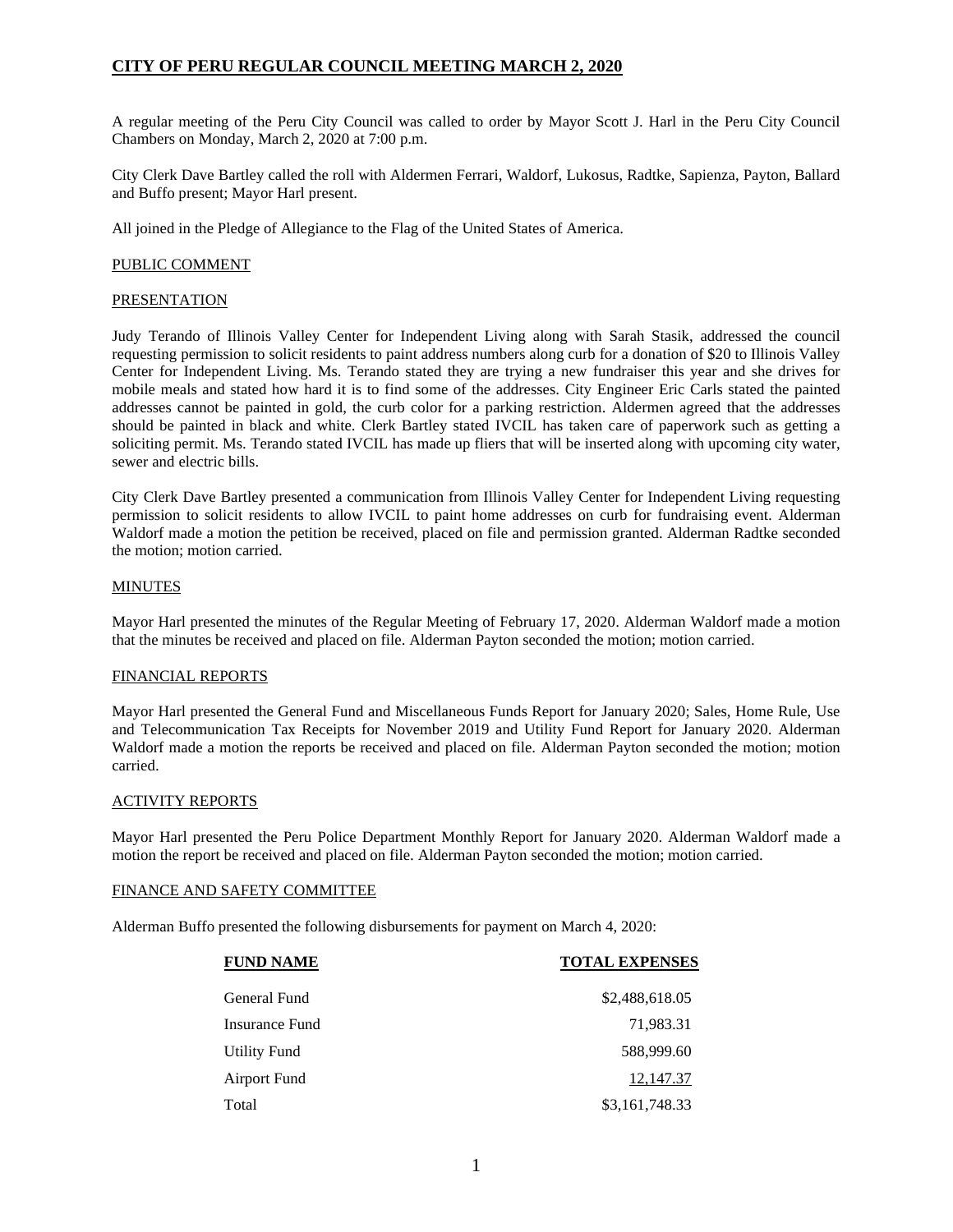Alderman Buffo made a motion that the report be received, placed on file and the bills be paid in the usual manner. Alderman Payton seconded the motion. City Clerk Dave Bartley called the roll with Aldermen Ferrari, Waldorf, Lukosus, Radtke, Sapienza, Payton, Ballard and Buffo voting aye; motion carried.

Alderman Sapienza made a motion to reinvest \$400,000 in LaSalle State Bank for 36 mos at 1.77% (General Fund Operating Reserve). Alderman Radtke seconded the motion. City Clerk Dave Bartley called the roll with Aldermen Ferrari, Waldorf, Lukosus, Radtke, Sapienza, Payton, Ballard and Buffo voting aye; motion carried.

Alderman Sapienza made a motion to reinvest \$50,000 in Axos Bank for 24 mos at 1.55% (Electric Fund Reserve). Alderman Radtke seconded the motion. City Clerk Dave Bartley called the roll with Aldermen Ferrari, Waldorf, Lukosus, Radtke, Sapienza, Payton, Ballard and Buffo voting aye; motion carried.

Alderman Payton made a motion to authorize renewal of Illinois Valley Regional Airport liability insurance with AIG through Diamond Brothers Insurance for an annual premium of \$10,874.00. Alderman Lukosus seconded the motion. City Clerk Dave Bartley called the roll with Aldermen Ferrari, Waldorf, Lukosus, Radtke, Sapienza, Payton, Ballard and Buffo voting aye; motion carried.

# PUBLIC SERVICES COMMITTEE

Alderman Lukosus made a motion to approve quote from Pinter General Contracting to remove old hangar door and insulate new door for \$16,969.00. Alderman Waldorf seconded the motion. City Clerk Dave Bartley called the roll with Aldermen Ferrari, Waldorf, Lukosus, Radtke, Sapienza, Payton, Ballard and Buffo voting aye; motion carried.

Alderman Lukosus made a motion to approve quote from Powerlift Hydraulic Doors for new Airport Hangar Door system for \$24,284.00. Alderman Waldorf seconded the motion. City Clerk Dave Bartley called the roll with Aldermen Ferrari, Waldorf, Lukosus, Radtke, Sapienza, Payton, Ballard and Buffo voting aye; motion carried.

Alderman Lukosus made a motion to authorize Edler Power Services to conduct a fault study (based on Ameren changes) in the amount of \$15,000. Alderman Waldorf seconded the motion. City Clerk Dave Bartley called the roll with Aldermen Ferrari, Waldorf, Lukosus, Radtke, Sapienza, Payton, Ballard and Buffo voting aye; motion carried.

Alderman Ferrari made a motion to award the 7th Street Water Main improvements to the lowest responsible bidder, SKI Sealcoating & Maintenance, in the amount of \$948,401.75. Alderman Waldorf seconded the motion. City Engineer Eric Carls reported nine bids were received totaling up to \$1.6 million. City Clerk Dave Bartley called the roll with Aldermen Ferrari, Waldorf, Lukosus, Radtke, Sapienza, Payton, Ballard and Buffo voting aye; motion carried.

Alderman Ballard made a motion to award the Area 1 Phase 5 sewer separation project to the lowest responsible bidder SKI Sealcoating & Maintenance in the amount of \$1,921,952.77. Alderman Waldorf seconded the motion. City Engineer Eric Carls stated the EPA mandated project will be from West Street to Rock from  $7<sup>th</sup>$  Street to  $5<sup>th</sup>$ Street. City Engineer Eric Carls reported 7 bids received totaling \$2.8 million. City Clerk Dave Bartley called the roll with Aldermen Ferrari, Waldorf, Lukosus, Radtke, Sapienza, Payton, Ballard and Buffo voting aye; motion carried.

City Engineer Eric Carls reported on the EPA mandated Cross Connection Control Program & Survey that was mailed out to all water customers in the city. City Engineer Eric Carls reported the following:

- EPA mandated
- City looking to learn about service line type
- Survey is available online
- All residents must respond

Alderman Lukosus asked if homeowners will be penalized if their backflow preventor isn't inspected. 99% of homeowners will not have nor are they required to have a backflow preventor with the exception if they own an irrigation system.

# REPORT OF CITY ATTORNEY/ORDINANCES AND RESOLUTIONS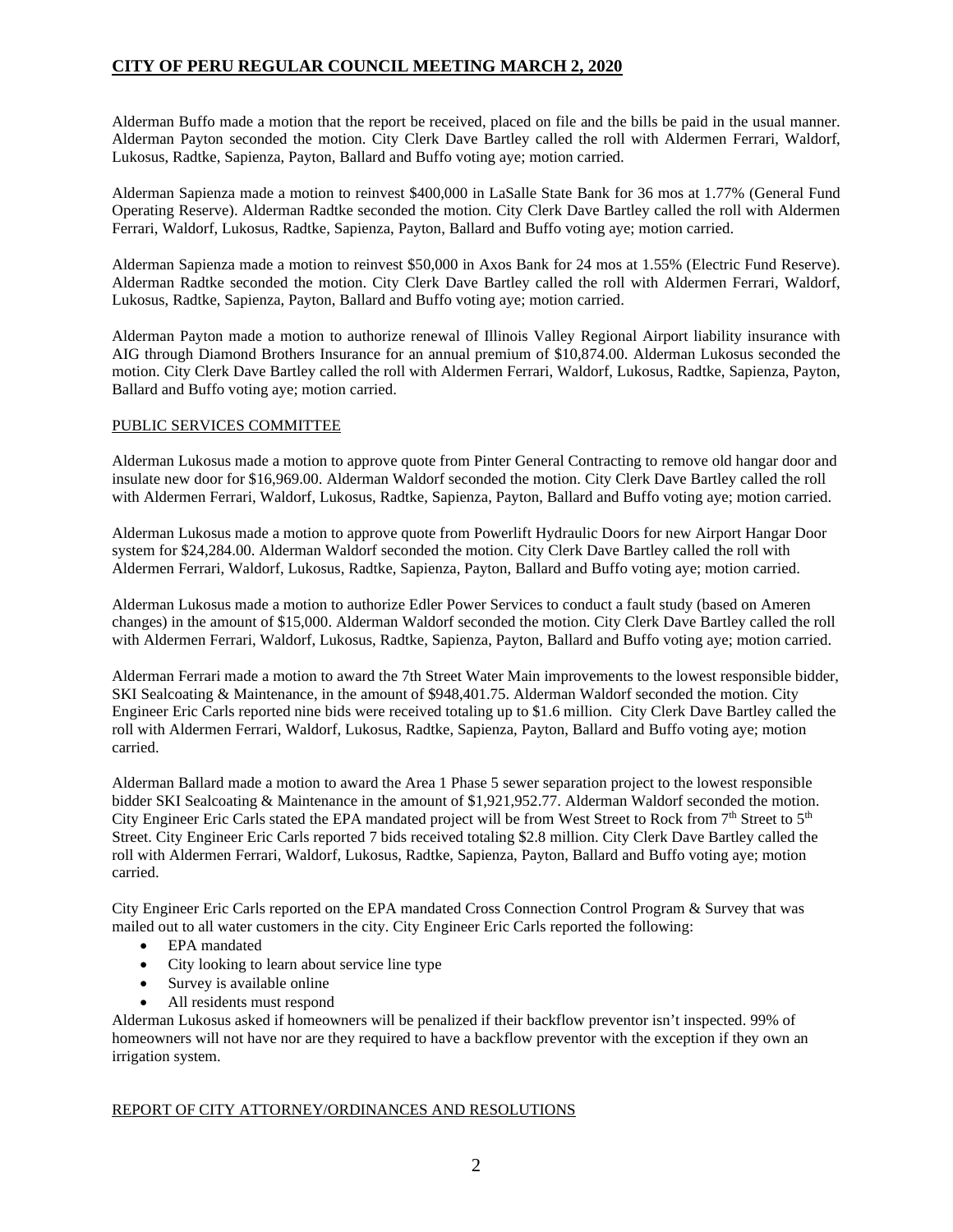Corporate Counsel Scott Schweickert presented the minutes of Planning/Zoning Commission hearing held on February 19, 2020 concerning the petition of Joseph Witczak for property located at 4015 Progress Boulevard, Peru, IL. Alderman Radtke made a motion the minutes be received, placed on file and concur with the recommendation. Alderman Ballard seconded the motion; motion carried.

Corporate Counsel Scott Schweickert presented a proposed ordinance entitled:

## **ORDINANCE NO. 6460**

# **AN ORDINANCE GRANTING A WAIVER AND VARIANCES AS SOUGTH BY THE PETITION OF JOSEPH WITCZAK CONCERNING PROPERTY LOCATED AT 4015 PROGRESS BOULEVARD, PERU, IL**

Alderman Payton made a motion the ordinance be adopted as written and read. Alderman Radtke seconded the motion. City Clerk Dave Bartley called the roll with Aldermen Ferrari, Waldorf, Lukosus, Radtke, Sapienza, Payton, Ballard and Buffo voting aye; motion carried.

Corporate Counsel Scott Schweickert presented a proposed ordinance entitled:

### **ORDINANCE NO. 6461**

## **AN ORDINANCE AUTHORIZNIG ACCEPTANCE OF A UTILITY EASEMENT FROM MATTHEW J. ROTH, CONSTANCE P.A. BROOKS AND RANDALL S. FILZ** (1316 5th Street, Peru, IL)

Alderman Waldorf made a motion the ordinance be adopted as written and read. Alderman Sapienza seconded the motion. City Clerk Dave Bartley called the roll with Aldermen Ferrari, Waldorf, Lukosus, Radtke, Sapienza, Payton, Ballard and Buffo voting aye; motion carried.

City Clerk Dave Bartley presented a proposed ordinance entitled:

### **ORDINANCE NO. 6462**

### **AN ORDINANCE AMENDING ORDINANCE NO. 6309 THE CITY OF PERU EMPLOYEE MANUAL**

Alderman Radtke made a motion the ordinance be adopted as written and read. Alderman Waldorf seconded the motion. City Clerk Dave Bartley called the roll with Aldermen Ferrari, Waldorf, Lukosus, Radtke, Sapienza, Payton, Ballard and Buffo voting aye; motion carried.

City Clerk Dave Bartley presented a proposed ordinance entitled:

### **ORDINANCE NO. 6463**

# **AN ORDINANCE AMENDING ORDINANCE NO. 3690 THE CITY OF PERU DRUG AND ALCOHOL POLICY**

Alderman Sapienza made a motion the ordinance be adopted as written and read. Alderman Payton seconded the motion. City Clerk Dave Bartley called the roll with Aldermen Ferrari, Waldorf, Lukosus, Radtke, Sapienza, Payton, Ballard and Buffo voting aye; motion carried.

### PROCLAMATIONS

### UNFINISHED BUSINESS

### NEW BUSINESS

Mayor Harl stated that April 1, 2020 is National Census Day and that Everyone Counts.